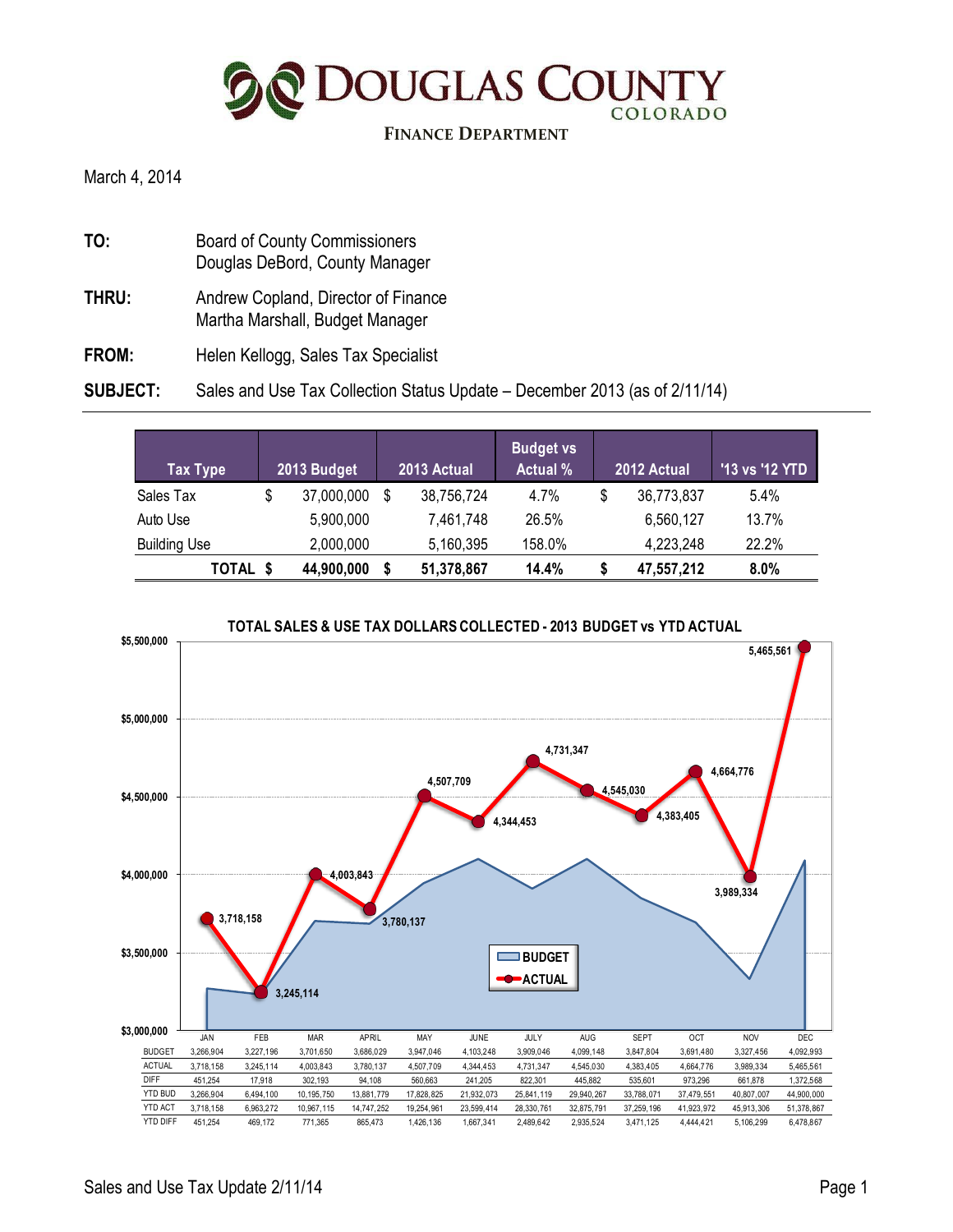## **Revenue By Type**







**AUTO USE TAX DOLLARS COLLECTED - 2013 BUDGET vs YTD ACTUAL**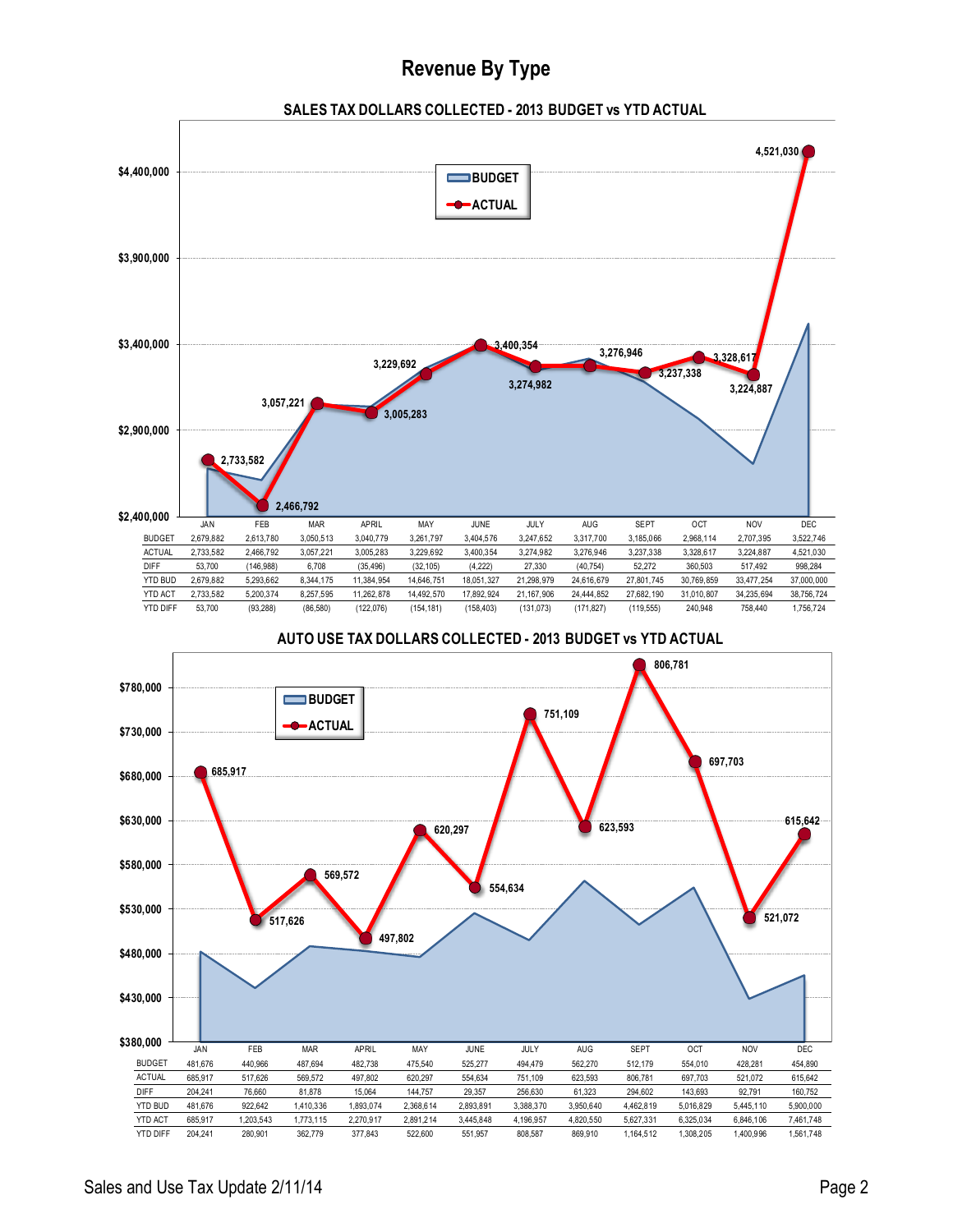



Auto Use 7,461,748 14.5% Building Use 6,160,395 10.0%

**TOTAL \$ 51,378,867 100.0%**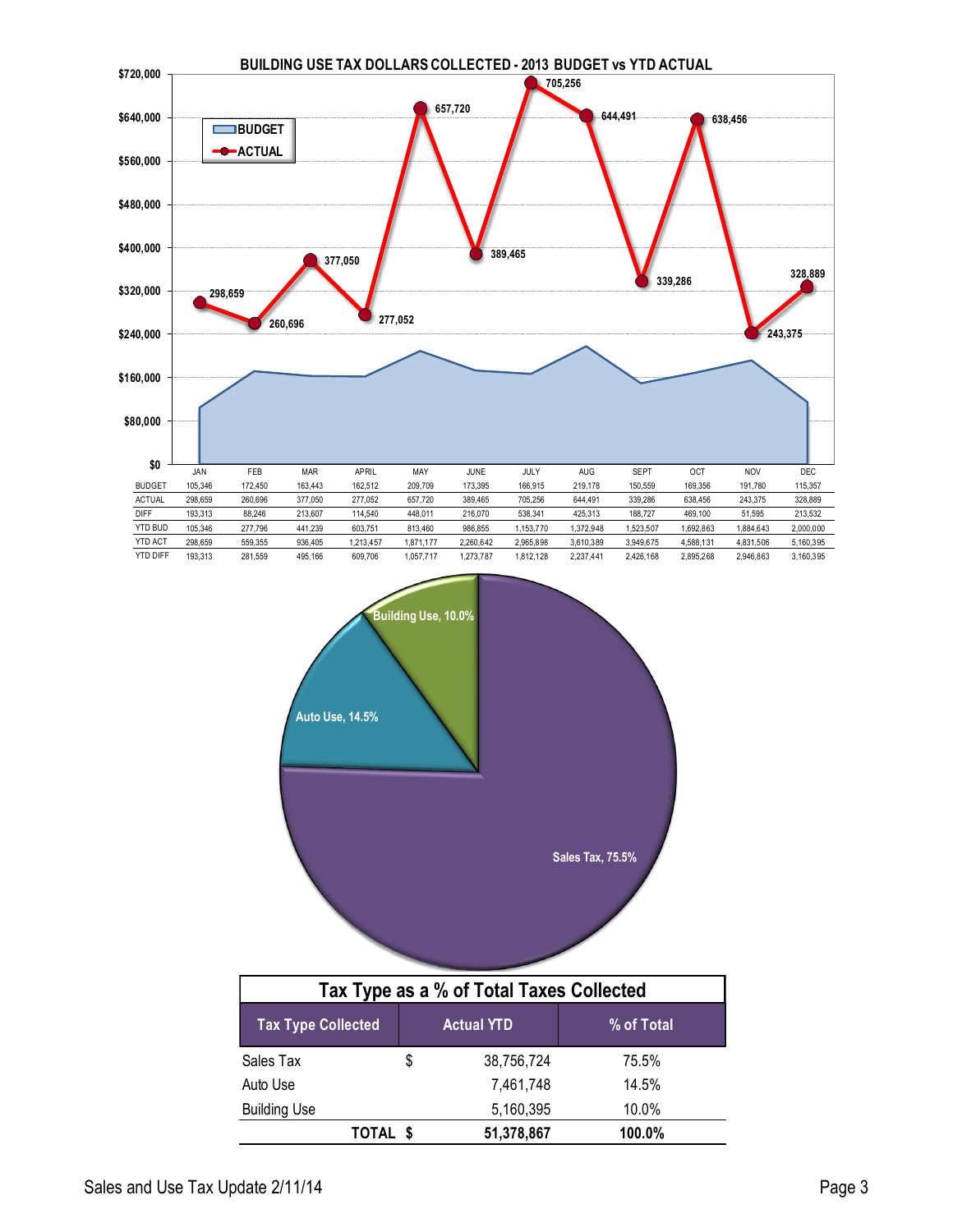# **Significant Projects**

| Jan: Douglas County:         | Opus Group                      | Core & Shell New Construction  | \$4.6 million valuation     |
|------------------------------|---------------------------------|--------------------------------|-----------------------------|
|                              | Western Telecom.                | <b>Tenant Finish</b>           | \$1.7 million valuation     |
|                              | Wells Reit S. Jamaica           | Tenant Improvement             | \$845 thousand valuation    |
|                              | Parkridge Medical               | <b>Tenant Finish</b>           | \$680 thousand valuation    |
| <b>Town of Castle Rock:</b>  | <b>SLV Castle Oaks</b>          | <b>New Construction</b>        | \$869 thousand valuation    |
| Feb: Douglas County:         | New Residential                 | New Construction               | \$864 thousand valuation    |
|                              | <b>Taylor Morrison</b>          | Accessory Use (retaining wall) | \$700 thousand valuation    |
| <b>Town of Castle Rock:</b>  | Walmart                         | Remodel                        | \$600 thousand valuation    |
| <b>Mar: Douglas County:</b>  | <b>Wells Reit S.Jamaica</b>     | <b>Tenant Finish</b>           | \$945 thousand valuation    |
|                              | <b>New Residential</b>          | <b>New Construction</b>        | \$646 thousand valuation    |
|                              | <b>Westfield Income Partnrs</b> | <b>Tenant Finish</b>           | \$500 thousand valuation    |
| <b>City of Lone Tree:</b>    | Sky Ridge Park.Garage           | <b>New Construction</b>        | \$12.9 million valuation    |
| <b>Town of Castle Rock:</b>  | <b>Richmond Homes</b>           | <b>New Construction</b>        | \$1.0 million valuation     |
|                              | <b>Rky Mtn Excavating</b>       | <b>New Construction</b>        | \$662 thousand valuation    |
| <b>Apr: Douglas County:</b>  | Douglas County Govt             | New Construction               | \$8.9 million valuation     |
|                              | New Residential (3)             | <b>New Construction</b>        | \$2.2 million valuation     |
|                              | Opus Group                      | <b>Tenant Finish</b>           | \$997 thousand valuation    |
|                              | Ravello Design Group            | <b>New Construction</b>        | \$501 thousand valuation    |
| <b>May: Douglas County:</b>  | <b>Applied Highfield</b>        | <b>New Construction</b>        | \$6.0 million valuation New |
|                              | Residential (4)                 | <b>New Construction</b>        | \$2.3 million valuation     |
|                              | Centennial W & S                | <b>New Construction</b>        | \$1.2 million valuation     |
|                              | Wildcat Shopping Ctr.           | Commercial                     | \$500 thousand valuation    |
| <b>City of Lone Tree:</b>    | Sky Ridge Med. Ctr.             | <b>New Construction</b>        | \$52.4 million valuation    |
|                              | It's Brothers                   | <b>New Construction</b>        | \$2.3 million valuation     |
| <b>June: Douglas County:</b> | New Residential (4)             | <b>New Construction</b>        | \$2.5 million valuation     |
|                              | Downies LLC                     | <b>Addition/Tenant Finish</b>  | \$1.3 million valuation     |
|                              | Winner Industrial Prop.         | Commercial                     | \$1.2 million valuation     |
|                              | Wells Reit II S. Jamaica        | Commercial                     | \$1.2 million valuation     |
|                              | Plaza Dr. Properties            | <b>Tenant Finish</b>           | \$700 thousand valuation    |
| <b>Town of Castle Rock:</b>  | Public Improvemt.               | Commercial-Retain wall         | \$2.8 million valuation     |
|                              | New Residential (3)             | <b>New Construction</b>        | \$1.9 million valuation     |
| <b>July: Douglas County:</b> | New Residential                 | <b>New Construction</b>        | \$1.0 million valuation     |
|                              | Avalon @ Inverness              | Core & Shell                   | \$589 thousand valuation    |
|                              | <b>Cardel Clocktower</b>        | Core & Shell                   | \$747 thousand valuation    |
|                              | <b>New Residential</b>          | <b>New Construction</b>        | \$727 thousand valuation    |
|                              | <b>New Residential</b>          | <b>New Construction</b>        | \$691 thousand valuation    |
| <b>City of Lone Tree:</b>    | <b>Charles Schwab</b>           | <b>New Construction</b>        | \$58.8 million valuation    |
|                              | Skyridge Medical                | <b>New Construction</b>        | \$13 million valuation      |
| <b>Aug: Douglas County:</b>  | Cty Line Apts.                  | Multi-Family Apartments        | \$32.8 million valuation    |
|                              | <b>Shea Properties</b>          | <b>Multi-Family Apartments</b> | \$12.6 million valuation    |
|                              | Highfield Bus. Park             | Core & Shell                   | \$4.4 million valuation     |
|                              | <b>Western Union</b>            | Commercial                     | \$762 thousand valuation    |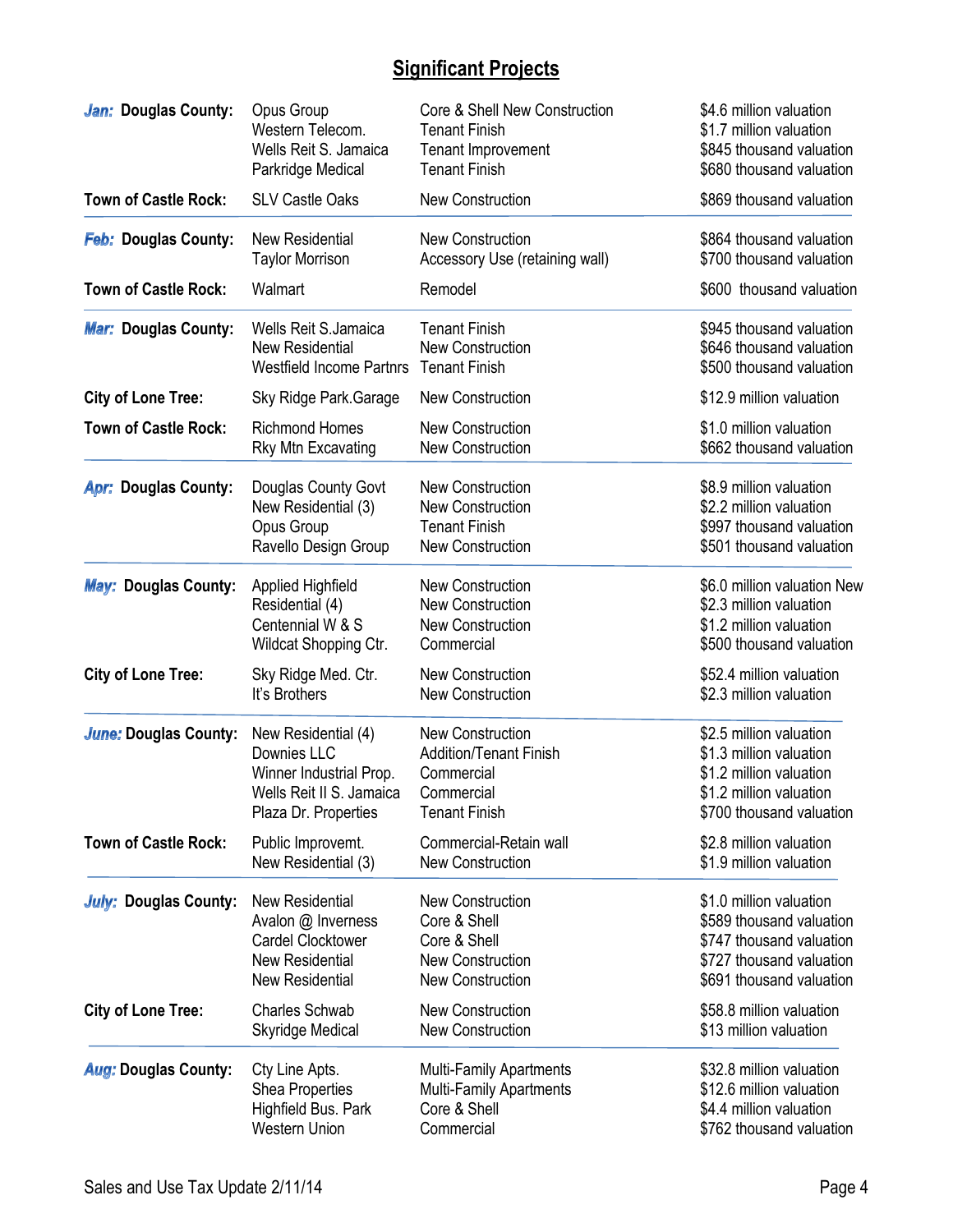# **Significant Projects**

| Aug (cont):                  | City & County Denver                                                                                                                                 | <b>Retaining Wall</b>                                                             | \$666 thousand valuation                                                                                                                                         |
|------------------------------|------------------------------------------------------------------------------------------------------------------------------------------------------|-----------------------------------------------------------------------------------|------------------------------------------------------------------------------------------------------------------------------------------------------------------|
|                              | <b>New Residential</b>                                                                                                                               | Residential                                                                       | \$562 thousand valuation                                                                                                                                         |
|                              | Residential                                                                                                                                          | Barn                                                                              | \$529 thousand valuation                                                                                                                                         |
|                              | Verona Building Co                                                                                                                                   | Core & Shell                                                                      | \$502 thousand valuation                                                                                                                                         |
|                              | Verona Building Co.                                                                                                                                  | Core & Shell                                                                      | \$502 thousand valuation                                                                                                                                         |
| <b>Town of Castle Rock:</b>  | <b>Wet Lanes</b>                                                                                                                                     | <b>New Construction</b>                                                           | \$1.4 million valuation                                                                                                                                          |
| <b>Sept: Douglas County:</b> | Via West Inc.                                                                                                                                        | Commercial                                                                        | \$9.4 million valuation                                                                                                                                          |
|                              | Wells Reit II                                                                                                                                        | <b>Tenant Finish</b>                                                              | \$950 thousand valuation                                                                                                                                         |
|                              | <b>New Residential</b>                                                                                                                               | Residential                                                                       | \$685 thousand valuation                                                                                                                                         |
|                              | Akbeldiente LLC                                                                                                                                      | <b>Tenant Finish</b>                                                              | \$650 thousand valuation                                                                                                                                         |
|                              | <b>New Residential</b>                                                                                                                               | Residential                                                                       | \$574 thousand valuation                                                                                                                                         |
|                              | <b>New Residential</b>                                                                                                                               | Residential                                                                       | \$564 thousand valuation                                                                                                                                         |
|                              | Chick Fil A Inc.                                                                                                                                     | Commercial                                                                        | \$513 thousand valuation                                                                                                                                         |
| <b>Town of Castle Rock:</b>  | Commercial                                                                                                                                           | Commercial                                                                        | \$2.2 million valuation                                                                                                                                          |
|                              | Commercial                                                                                                                                           | Commercial                                                                        | \$1.6 million valuation                                                                                                                                          |
| <b>City of Lone Tree:</b>    | Skyridge Hospital                                                                                                                                    | <b>Parking Garage</b>                                                             | \$12.9 million valuation                                                                                                                                         |
|                              | <b>UCH Breast Center</b>                                                                                                                             | Commercial                                                                        | \$600 thousand valuation                                                                                                                                         |
| <b>Oct: Douglas County:</b>  | Erickson Living                                                                                                                                      | Commercial                                                                        | \$16.9 million valuation                                                                                                                                         |
|                              | Brown's Compounding                                                                                                                                  | <b>Tenant Finish</b>                                                              | \$4.1 million valuation                                                                                                                                          |
|                              | Commercial                                                                                                                                           | Addition                                                                          | \$1.8 million valuation                                                                                                                                          |
|                              | <b>New Residential</b>                                                                                                                               | Residential                                                                       | \$768 thousand valuation                                                                                                                                         |
|                              | <b>New Residential</b>                                                                                                                               | Residential                                                                       | \$707 thousand valuation                                                                                                                                         |
|                              | <b>New Residential</b>                                                                                                                               | Residential                                                                       | \$695 thousand valuation                                                                                                                                         |
|                              | <b>New Residential</b>                                                                                                                               | Residential                                                                       | \$644 thousand valuation                                                                                                                                         |
|                              | <b>New Residential</b>                                                                                                                               | Residential                                                                       | \$532 thousand valuation                                                                                                                                         |
| <b>Town of Castle Rock:</b>  | Commercial                                                                                                                                           | Commercial                                                                        | \$2.6 million valuation                                                                                                                                          |
|                              | Commercial                                                                                                                                           | Commercial                                                                        | \$1.2 million valuation                                                                                                                                          |
|                              | Residential                                                                                                                                          | Residential                                                                       | \$680 thousand valuation                                                                                                                                         |
|                              | Commercial                                                                                                                                           | Commercial                                                                        | \$672 thousand valuation                                                                                                                                         |
| <b>City of Lone Tree:</b>    | <b>Charles Schwab</b>                                                                                                                                | Commercial                                                                        | \$58.1 million valuation                                                                                                                                         |
|                              | Seasons 52                                                                                                                                           | Commercial                                                                        | \$1.3 million valuation                                                                                                                                          |
|                              | <b>Dohn Construction</b>                                                                                                                             | Commercial                                                                        | \$600 thousand valuation                                                                                                                                         |
| <b>Nov: Douglas County:</b>  | Douglas County Govt.<br>Shea Homes LP<br>Western Union Co.<br><b>New Residential</b><br><b>New Residential</b><br>4850 Lambert Ranch LLC Residential | <b>New Construction</b><br>Commercial<br>Commercial<br>Residential<br>Residential | \$11.9 million valuation<br>\$1 million valuation<br>\$3.5 million valuation<br>\$945 thousand valuation<br>\$667 thousand valuation<br>\$546 thousand valuation |
| <b>Town of Castle Rock:</b>  | Commercial                                                                                                                                           | Commercial                                                                        | \$3.4 million valuation                                                                                                                                          |
| <b>Dec: Douglas County:</b>  | <b>HR Leased Housing</b>                                                                                                                             | Commercial                                                                        | \$870 thousand valuation                                                                                                                                         |
|                              | <b>New Residential</b>                                                                                                                               | Residential                                                                       | \$595 thousand valuation                                                                                                                                         |
|                              | Idaho Pacific Capital                                                                                                                                | Residential                                                                       | \$539 thousand valuation                                                                                                                                         |
|                              | <b>Griffen Properties</b>                                                                                                                            | Commercial                                                                        | \$2.3 million valuation                                                                                                                                          |
|                              | <b>Enterprise Holdings</b>                                                                                                                           | <b>Tenant Finish</b>                                                              | \$500 thousand valuation                                                                                                                                         |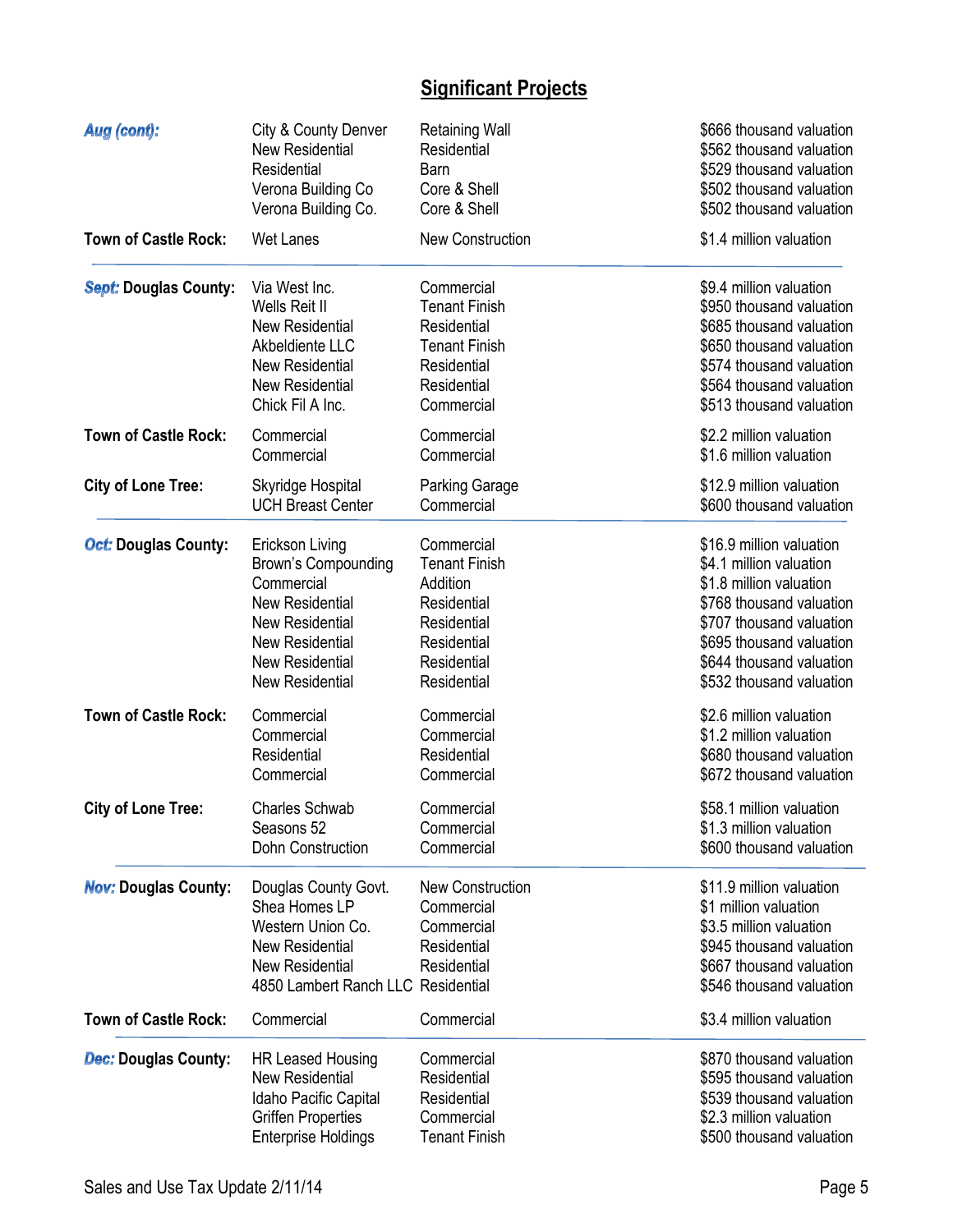# **Significant Projects**

| Dec (cont):<br>Douglas County | Western Union<br>Apogee Colo. Holdings<br><b>New Residential</b> | Tenant Finish<br><b>Tenant Finish</b><br>Residential | \$860 thousand valuation<br>\$500 thousand valuation<br>\$558 thousand valuation |
|-------------------------------|------------------------------------------------------------------|------------------------------------------------------|----------------------------------------------------------------------------------|
| <b>Town of Castle Rock:</b>   | Commercial<br>Commercial<br>Commercial                           | Commercial<br>Commercial<br>Commercial               | \$7.2 million valuation<br>\$560 thousand valuation<br>\$3.2 million valuation   |
|                               | <b>New Residential</b>                                           | New Residential                                      | \$2.1 million valuation                                                          |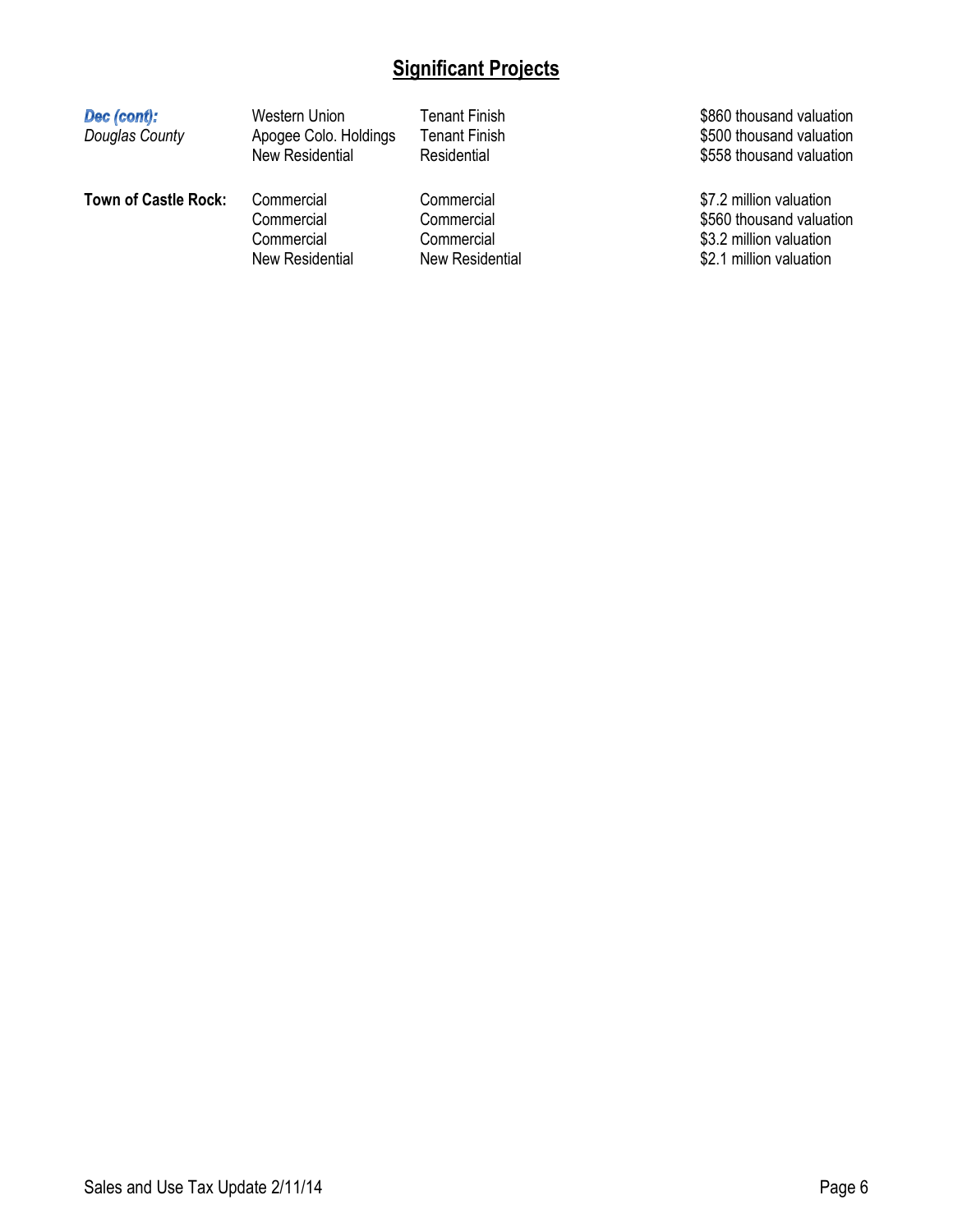| <b>TOTAL CUMULATIVE - Sales, Building and Auto Use Tax</b> |
|------------------------------------------------------------|
|                                                            |

| Tax Type            | 2013 Budget      |    | 2013 Actual | <b>Budget vs</b><br><b>Actual %</b> | 2012 Actual      | '13 vs '12 YTD |
|---------------------|------------------|----|-------------|-------------------------------------|------------------|----------------|
| Sales Tax           | \$<br>37,000,000 | -S | 38,756,724  | 4.7%                                | \$<br>36,773,837 | $5.4\%$        |
| Auto Use            | 5,900,000        |    | 7,461,748   | 26.5%                               | 6,560,127        | 13.7%          |
| <b>Building Use</b> | 2.000.000        |    | 5,160,395   | 158.0%                              | 4,223,248        | 22.2%          |
| TOTAL               | 44,900,000       |    | 51,378,867  | 14.4%                               | 47,557,212       | 8.0%           |

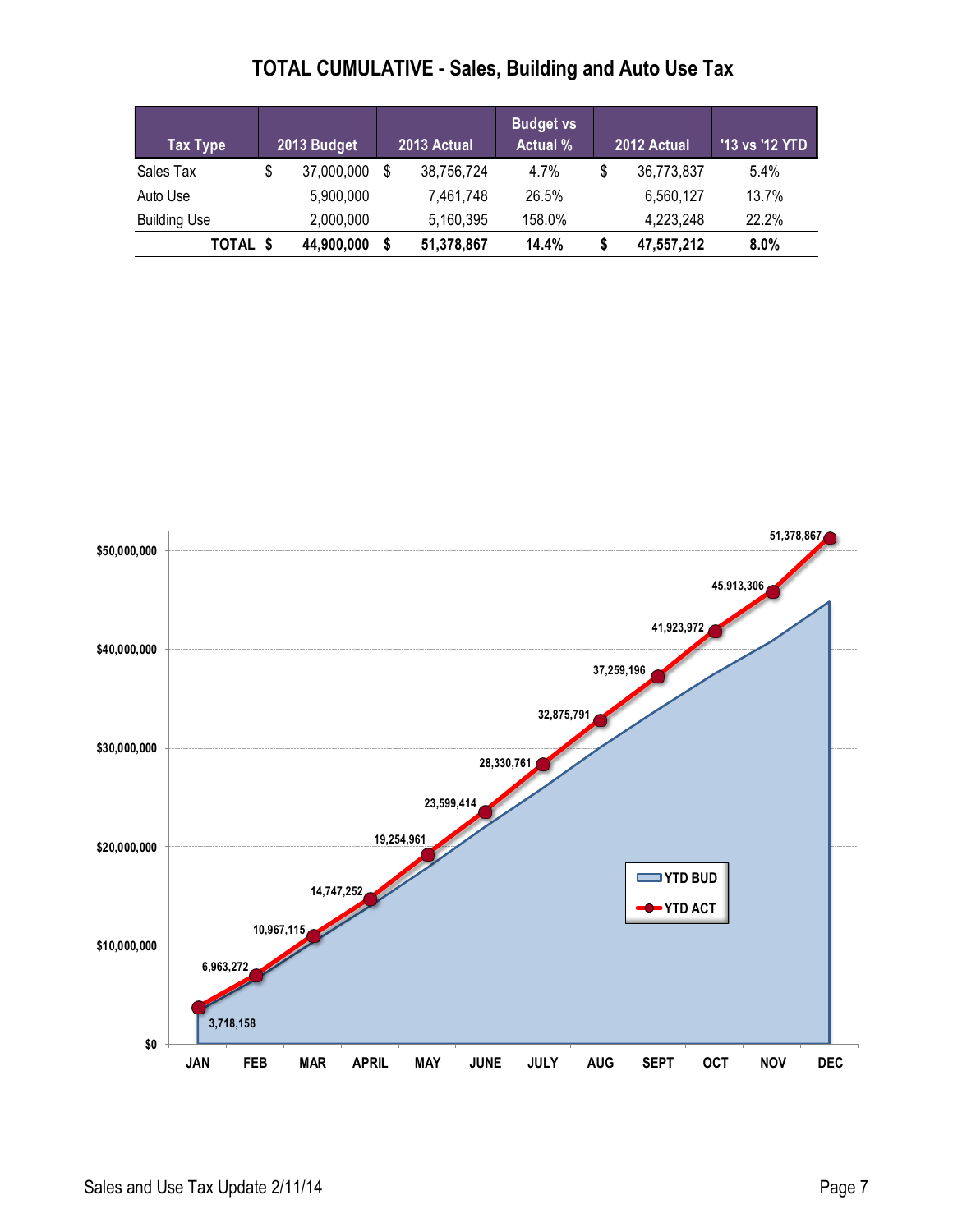## **CUMULATIVE-Sales Tax**

| <b>Sales Tax Collections</b> |    | 2013 Budget |    | 2013 Actual | <b>Budget vs</b><br><b>Actual %</b> | 2012 Actual      | '13 vs '12 |
|------------------------------|----|-------------|----|-------------|-------------------------------------|------------------|------------|
| January                      | \$ | 2,679,882   | \$ | 2,733,582   | 2.0%                                | \$<br>2,652,287  | 3.1%       |
| February                     | \$ | 2,613,780   | \$ | 2,466,792   | $-5.6%$                             | \$<br>2,483,317  | $-0.7%$    |
| March                        | S  | 3,050,513   | S  | 3,057,221   | 0.2%                                | \$<br>2,638,570  | 15.9%      |
| April                        |    | 3,040,779   | \$ | 3,005,283   | $-1.2%$                             | \$<br>3,307,599  | $-9.1%$    |
| May                          | S  | 3,261,797   | S  | 3,229,692   | $-1.0%$                             | \$<br>3,106,279  | 4.0%       |
| June                         |    | 3,404,576   | S  | 3,400,354   | $-0.1%$                             | \$<br>3,174,474  | 7.1%       |
| July                         | S  | 3,247,652   | S  | 3,274,982   | 0.8%                                | \$<br>3,173,986  | 3.2%       |
| August                       |    | 3,317,700   | S  | 3,276,946   | $-1.2%$                             | \$<br>3,096,578  | 5.8%       |
| September                    |    | 3,185,066   | S  | 3,237,338   | 1.6%                                | \$<br>3,107,974  | 4.2%       |
| October                      | S  | 2,968,114   | \$ | 3,328,617   | 12.1%                               | \$<br>2,774,323  | 20.0%      |
| November                     |    | 2,707,395   | S  | 3,224,887   | 19.1%                               | \$<br>3,208,987  | 0.5%       |
| December                     |    | 3,522,746   | \$ | 4,521,030   | 28.3%                               | \$<br>4,049,463  | 11.6%      |
| <b>YTD TOTAL \$</b>          |    | 37,000,000  | S  | 38,756,724  |                                     | \$<br>36,773,837 |            |

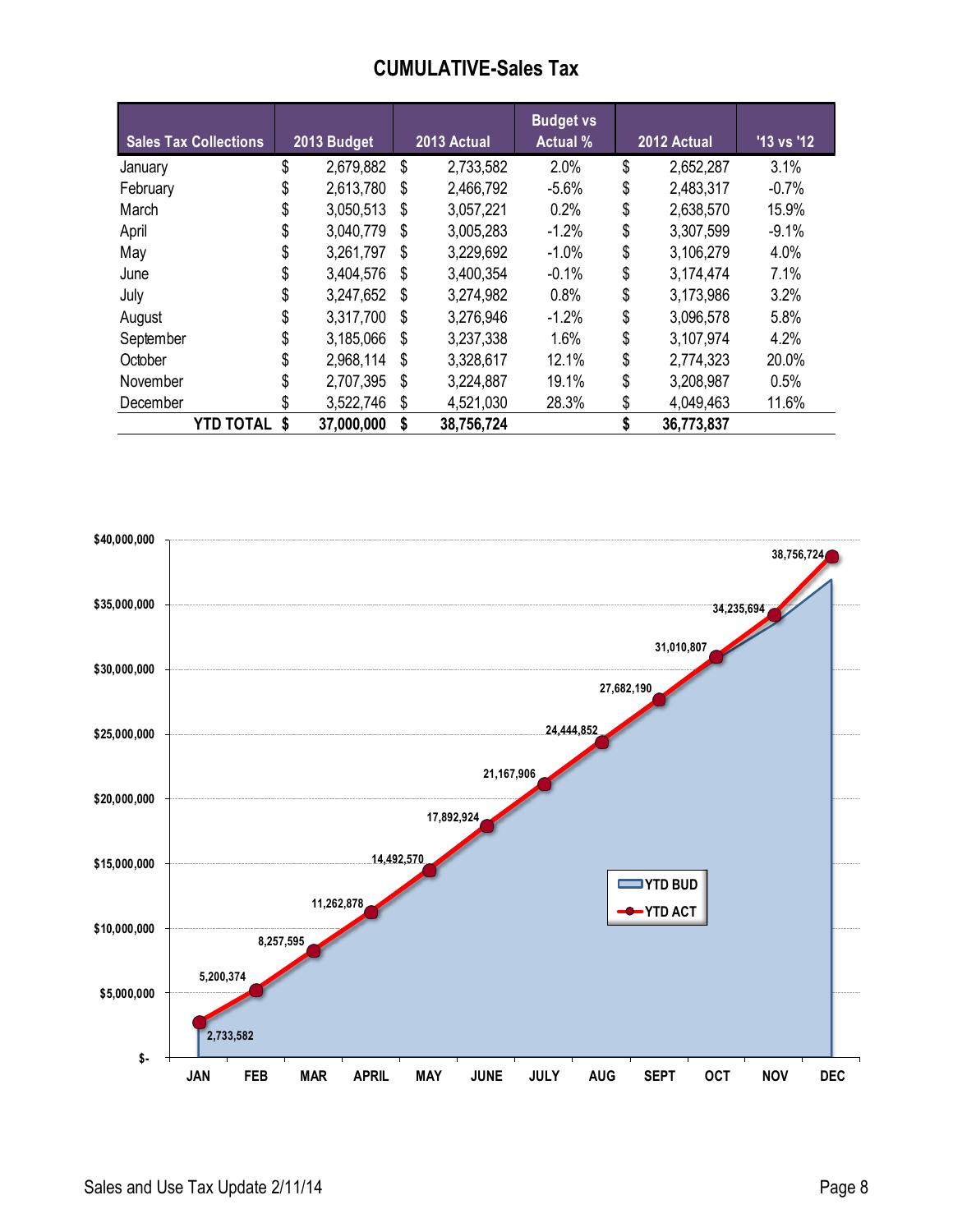## **CUMULATIVE-Auto Use**

| <b>Auto Use Tax</b> |    |             |    | 2013 Actual | <b>Budget vs</b><br><b>Actual</b> % | 2012 Actual     | '13 vs '12 |
|---------------------|----|-------------|----|-------------|-------------------------------------|-----------------|------------|
| <b>Collections</b>  |    | 2013 Budget |    |             |                                     |                 |            |
| January             | \$ | 481,676     | \$ | 685,917     | 42.4%                               | \$<br>478,899   | 43.2%      |
| February            | S  | 440,966     | \$ | 517,626     | 17.4%                               | \$<br>535,769   | $-3.4%$    |
| March               |    | 487,694     | \$ | 569,572     | 16.8%                               | \$<br>540,473   | 5.4%       |
| April               |    | 482,738     | \$ | 497,802     | 3.1%                                | \$<br>518,425   | $-4.0%$    |
| May                 |    | 475,540     | \$ | 620,297     | 30.4%                               | \$<br>514,555   | 20.6%      |
| June                | S  | 525,277     | S  | 554,634     | $5.6\%$                             | \$<br>576,958   | $-3.9%$    |
| July                |    | 494,479     | \$ | 751,109     | 51.9%                               | \$<br>507,746   | 47.9%      |
| August              |    | 562,270     | \$ | 623,593     | 10.9%                               | \$<br>662,302   | $-5.8%$    |
| September           |    | 512,179     | \$ | 806,781     | 57.5%                               | \$<br>453,838   | 77.8%      |
| October             | S  | 554,010     | S  | 697,703     | 25.9%                               | \$<br>724,056   | $-3.6%$    |
| November            |    | 428,281     | S  | 521,072     | 21.7%                               | \$<br>510,225   | 2.1%       |
| December            |    | 454,890     | \$ | 615,642     | 35.3%                               | \$<br>536,881   | 14.7%      |
| <b>YTD TOTAL \$</b> |    | 5,900,000   | \$ | 7,461,748   |                                     | \$<br>6,560,127 |            |

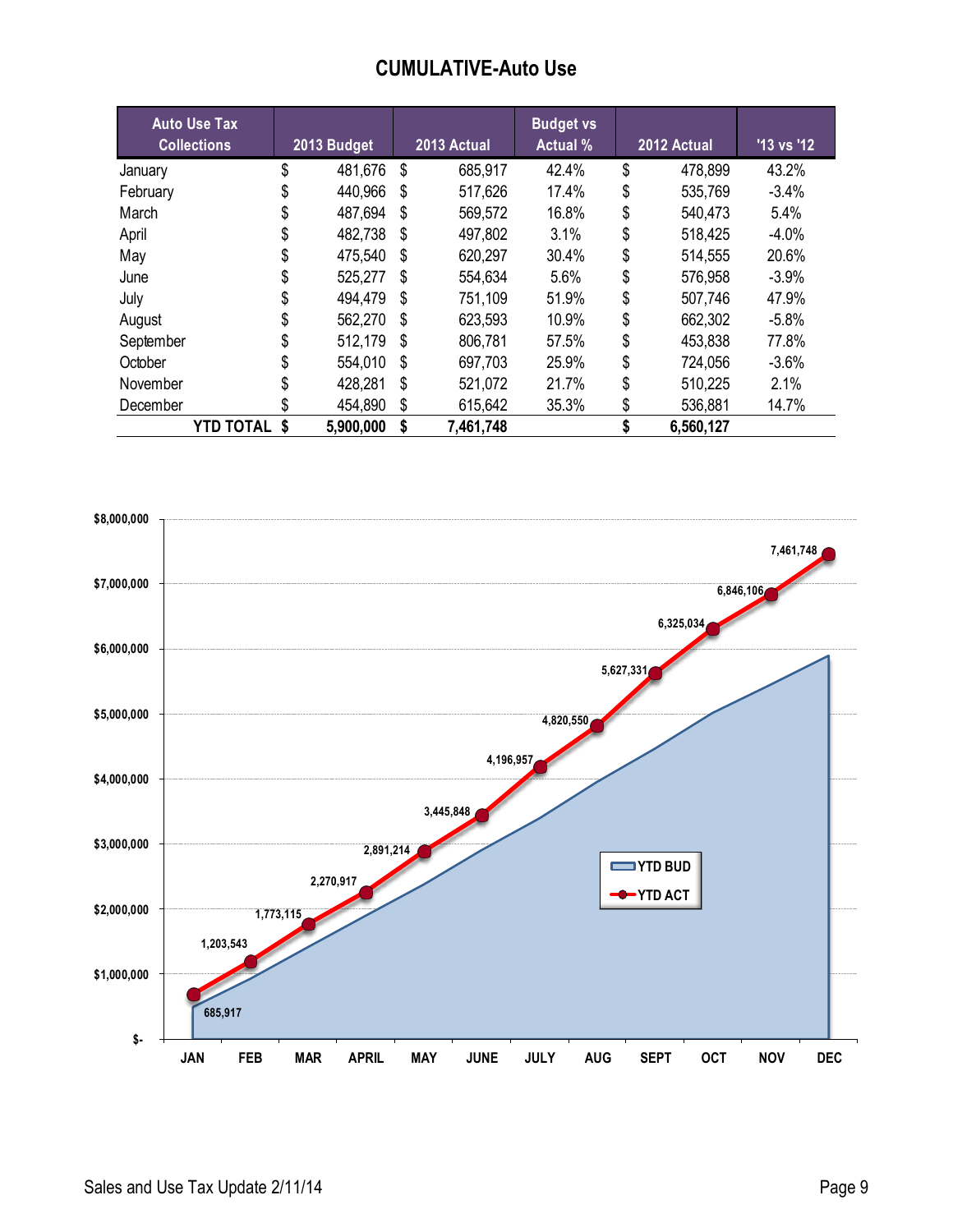# **CUMULATIVE-Building Use**

| <b>Building Use Tax</b><br><b>Collections</b> |    | 2013 Budget |      | 2013 Actual | <b>Budget vs</b><br><b>Actual %</b> | 2012 Actual   | $'13$ vs $'12$ |
|-----------------------------------------------|----|-------------|------|-------------|-------------------------------------|---------------|----------------|
| January                                       | \$ | 105,346     | \$   | 298,659     | 183.5%                              | \$<br>182,781 | 63.4%          |
| February                                      |    | 172,450     | S    | 260,696     | 51.2%                               | \$<br>593,552 | $-56.1%$       |
| March                                         |    | 163,443     | - \$ | 377,050     | 130.7%                              | \$<br>233,092 | 61.8%          |
| April                                         |    | 162,512     | - \$ | 277,052     | 70.5%                               | \$<br>260,939 | 6.2%           |
| May                                           |    | 209,709     | \$   | 657,720     | 213.6%                              | \$<br>352,211 | 86.7%          |
| June                                          |    | 173,395     | S    | 389,465     | 124.6%                              | \$<br>294,109 | 32.4%          |
| July                                          | S  | 166,915     | S    | 705,256     | 322.5%                              | \$<br>375,648 | 87.7%          |
| August                                        |    | 219,178     | - \$ | 644,491     | 194.0%                              | \$<br>593,157 | 8.7%           |
| September                                     |    | 150,559     | S    | 339,286     | 125.4%                              | \$<br>427,559 | $-20.6%$       |
| October                                       |    | 169,356     | S    | 638,456     | 277.0%                              | \$<br>400,210 | 59.5%          |
| November                                      |    | 191,780     | S    | 243,375     | 26.9%                               | \$<br>257,056 | $-5.3%$        |
| December                                      |    | 115,357     | S    | 328,889     | 185.1%                              | \$<br>252,934 | 30.0%          |
| <b>YTD TOTAL</b>                              | S  | 2,000,000   | S    | 5,160,395   |                                     | 4,223,248     |                |

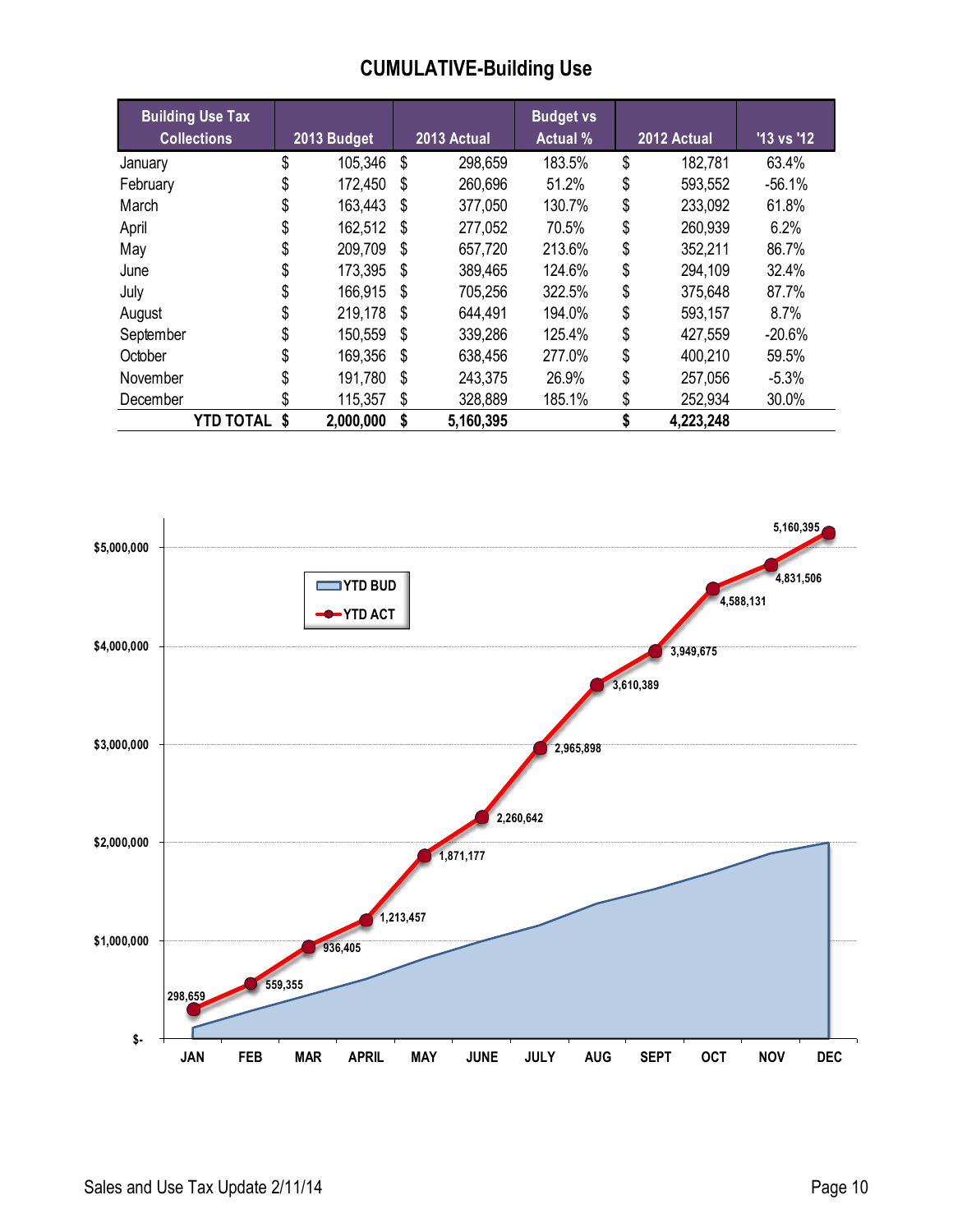### **SALES & USE TAX SUMMARY BY FUND**

| <b>JUSTICE CENTER FUND-240</b> |          |                        |                                       |                        |                  |
|--------------------------------|----------|------------------------|---------------------------------------|------------------------|------------------|
| <b>TRANSACTION PERIOD</b>      |          | <b>ACTUAL RECEIPTS</b> |                                       | <b>BUDGET</b>          | % OF BUDGET      |
| $Jan-13$                       | \$       | 1,598,808              | \$                                    | 1,404,769              | 113.8%           |
| Feb-13                         | \$       | 1,395,399              | \$                                    | 1,387,694              | 100.6%           |
| Mar-13                         | \$       | 1,721,653              | \$                                    | 1,591,710              | 108.2%           |
| <b>1ST QTR 13</b>              | \$       | 4,715,860              | $\overline{\boldsymbol{\mathcal{S}}}$ | 4,384,173              | 107.6%           |
| Apr-13                         | \$       | 1,625,459              | \$                                    | 1,584,993              | 102.6%           |
| May-13                         | \$       | 1,938,316              | \$                                    | 1,697,229              | 114.2%           |
| $Jun-13$                       | \$       | 1,868,115              | \$                                    | 1,764,397              | 105.9%           |
| <b>2ND QTR 13</b>              | \$       | 5,431,890              | $\overline{\boldsymbol{\mathcal{S}}}$ | 5,046,619              | 107.6%           |
| $Jul-13$                       | \$       | 2,034,480              | \$                                    | 1,680,889              | 121.0%           |
| Aug-13                         | \$       | 1,954,363              | \$                                    | 1,762,634              | 110.9%           |
| Sep-13                         | \$       | 1,884,864              | \$                                    | 1,654,555              | 113.9%           |
| <b>3RD QTR 13</b>              | \$       | 5,873,707              | \$                                    | 5,098,078              | 115.2%           |
| Oct-13                         | \$       | 2,005,854              | \$                                    | 1,587,336              | 126.4%           |
| <b>Nov-13</b>                  | \$       | 1,715,413              | \$                                    | 1,430,808              | 119.9%           |
| Dec-13                         | \$       | 2,350,191              | \$                                    | 1,759,986              | 133.5%           |
| 4TH QTR 13                     | \$       | 6,071,458              | \$                                    | 4,778,130              | 127.1%           |
| YEAR TO DATE TOTAL             | \$       | 22,092,915             | \$                                    | 19,307,000             | 114.4%           |
|                                |          |                        |                                       |                        |                  |
| <b>ROAD FUND-230</b>           |          |                        |                                       |                        |                  |
| <b>TRANSACTION PERIOD</b>      |          | <b>ACTUAL RECEIPTS</b> |                                       | <b>BUDGET</b>          | % OF BUDGET      |
| $Jan-13$                       | \$       | 1,487,263              | \$                                    | 1,306,761              | 113.8%           |
| Feb-13                         | \$       | 1,298,046              | \$                                    | 1,290,878              | 100.6%           |
| Mar-13                         | \$       | 1,601,537              | \$                                    | 1,480,660              | 108.2%           |
| <b>1ST QTR 13</b>              | \$       | 4,386,846              | $\sqrt{\frac{2}{3}}$                  | 4,078,299              | 107.6%           |
| Apr-13                         | \$       | 1,512,055              | \$                                    | 1,474,412              | 102.6%           |
| May-13                         | \$       | 1,803,083              | \$                                    | 1,578,819              | 114.2%           |
| $Jun-13$                       | \$       | 1,737,781              | \$                                    | 1,641,299              | 105.9%           |
| <b>2ND QTR 13</b>              | \$       | 5,052,919              | $\overline{\boldsymbol{\mathcal{S}}}$ | 4,694,530              | 107.6%           |
| $Jul-13$                       | \$       | 1,892,538              | \$                                    | 1,563,619              | 121.0%           |
| Aug-13                         |          | 1,818,012              |                                       | 1,639,659              | 110.9%           |
|                                | \$       |                        | \$                                    |                        |                  |
| Sep-13<br><b>3RD QTR 13</b>    | \$<br>\$ | 1,753,362<br>5,463,912 | \$<br>\$                              | 1,539,122<br>4,742,400 | 113.9%<br>115.2% |
| Oct-13                         |          | 1,865,910              |                                       | 1,476,592              | 126.4%           |
| <b>Nov-13</b>                  | \$       | 1,595,734              | \$                                    | 1,330,982              | 119.9%           |
| Dec-13                         | \$       |                        | \$                                    | 1,637,197              |                  |
| 4TH QTR 13                     | \$<br>\$ | 2,186,225<br>5,647,869 | \$<br>\$                              | 4,444,771              | 133.5%<br>127.1% |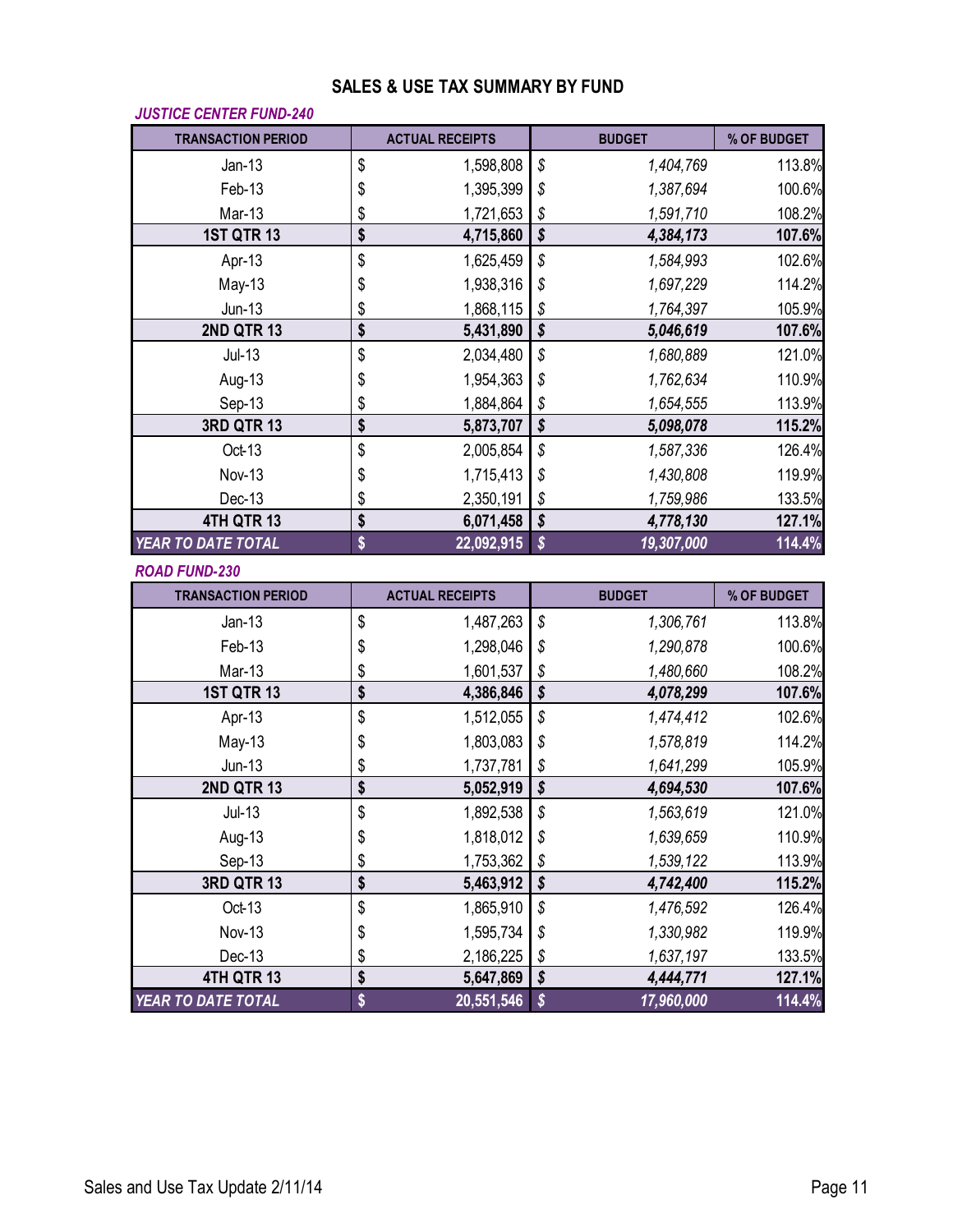### **SALES & USE TAX SUMMARY BY FUND**

#### *OPEN SPACE FUND-250*

| <b>TRANSACTION PERIOD</b> | <b>ACTUAL RECEIPTS</b> |                                       | <b>BUDGET</b> | % OF BUDGET |
|---------------------------|------------------------|---------------------------------------|---------------|-------------|
| $Jan-13$                  | \$<br>632,087          | \$                                    | 555,374       | 113.8%      |
| Feb-13                    | \$<br>551,669          | \$                                    | 548,624       | 100.6%      |
| Mar-13                    | \$<br>680,653          | \$                                    | 629,280       | 108.2%      |
| <b>1ST QTR 13</b>         | \$<br>1,864,409        | $\overline{\boldsymbol{\mathcal{S}}}$ | 1,733,278     | 107.6%      |
| Apr-13                    | \$<br>642,623          | \$                                    | 626,624       | 102.6%      |
| $May-13$                  | \$<br>766,310          | \$                                    | 670.998       | 114.2%      |
| $Jun-13$                  | \$<br>738,557          | $\frac{1}{2}$                         | 697,552       | 105.9%      |
| <b>2ND QTR 13</b>         | \$<br>2,147,490        | $\overline{\boldsymbol{\mathsf{S}}}$  | 1,995,174     | 107.6%      |
| $Jul-13$                  | \$<br>804,329          | \$                                    | 664,538       | 121.0%      |
| Aug-13                    | \$<br>772,655          | \$                                    | 696,855       | 110.9%      |
| Sep-13                    | \$<br>745,179          | $\boldsymbol{\mathcal{S}}$            | 654,126       | 113.9%      |
| <b>3RD QTR 13</b>         | \$<br>2,322,163        | $\overline{\boldsymbol{\mathcal{S}}}$ | 2,015,519     | 115.2%      |
| Oct-13                    | \$<br>793,012          | \$                                    | 627,552       | 126.4%      |
| Nov-13                    | \$<br>678,187          | \$                                    | 565,666       | 119.9%      |
| Dec-13                    | \$<br>929,145          | \$                                    | 695,811       | 133.5%      |
| 4TH QTR 13                | \$<br>2,400,344        | \$                                    | 1,889,029     | 127.1%      |
| YEAR TO DATE TOTAL        | \$<br>8,734,406        | $\boldsymbol{\hat{\mathsf{S}}}$       | 7,633,000     | 114.4%      |
| <b>TOTAL YTD REVENUES</b> |                        |                                       |               |             |
| <b>TRANSACTION PERIOD</b> | <b>ACTUAL RECEIPTS</b> |                                       | <b>BUDGET</b> | % OF BUDGET |
| $Jan-13$                  | \$<br>3,718,158        | \$                                    | 3,266,904     | 113.8%      |
| Feb-13                    | \$<br>3,245,114        | \$                                    | 3,227,196     | 100.6%      |
| Mar-13                    | \$<br>4,003,843        | \$                                    | 3,701,650     | 108.2%      |
| <b>1ST QTR 13</b>         | \$<br>10,967,115       | \$                                    | 10,195,750    | 107.6%      |
| Apr-13                    | \$<br>3,780,137        | \$                                    | 3,686,029     | 102.6%      |
| $May-13$                  | \$<br>4,507,709        | \$                                    | 3,947,046     | 114.2%      |
| $Jun-13$                  | \$<br>4,344,453        | $\boldsymbol{\mathcal{S}}$            | 4,103,248     | 105.9%      |
| <b>2ND QTR 13</b>         | \$<br>12,632,299       | $\overline{\boldsymbol{\mathcal{S}}}$ | 11,736,323    | 107.6%      |
| $Jul-13$                  | \$<br>4,731,347        | \$                                    | 3,909,046     | 121.0%      |
| Aug-13                    | \$<br>4,545,030        | \$                                    | 4,099,148     | 110.9%      |
| Sep-13                    | \$<br>4,383,405        | \$                                    | 3,847,804     | 113.9%      |
| <b>3RD QTR 13</b>         | \$<br>13,659,782       | \$                                    | 11,855,998    | 115.2%      |
| Oct-13                    | \$<br>4,664,776        | \$                                    | 3,691,480     | 126.4%      |
| Nov-13                    | \$<br>3,989,334        | \$                                    | 3,327,456     | 119.9%      |
| Dec-13                    | \$<br>5,465,561        | \$                                    | 4,092,993     | 133.5%      |
| 4TH QTR 13                | \$<br>14,119,671       | \$                                    | 11,111,929    | 127.1%      |
| <b>YEAR TO DATE TOTAL</b> | \$<br>51,378,867       | \$                                    | 44,900,000    | 114.4%      |
| <b>TOTAL YTD REVENUES</b> | \$<br>51,378,867 \$    |                                       | 44,900,000    | 114.4%      |